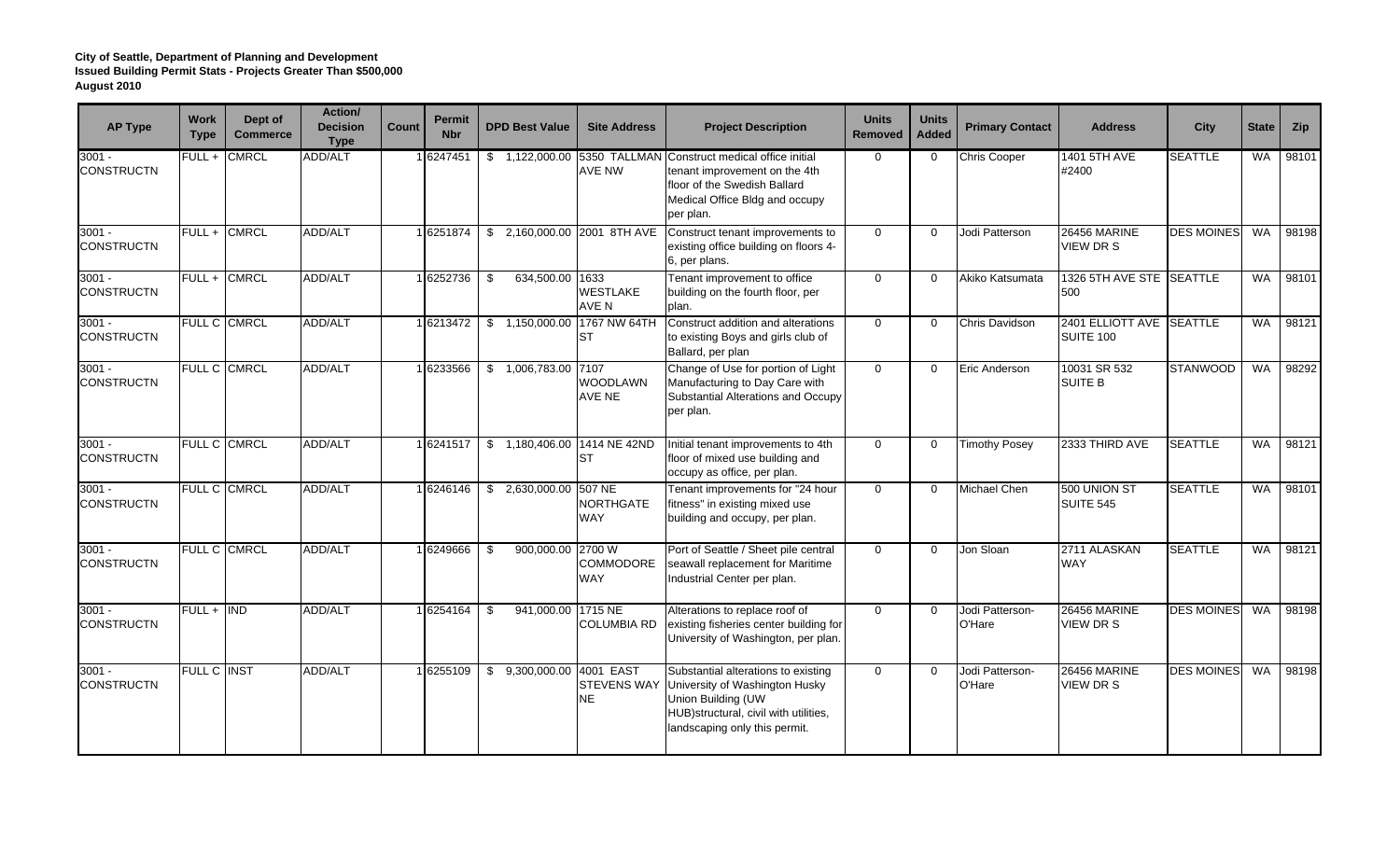| <b>AP Type</b>                    | <b>Work</b><br><b>Type</b> | Dept of<br><b>Commerce</b> | <b>Action/</b><br><b>Decision</b><br><b>Type</b> | Count | <b>Permit</b><br><b>Nbr</b> | <b>DPD Best Value</b>        | <b>Site Address</b>                 | <b>Project Description</b>                                                                                                                                         | <b>Units</b><br>Removed | <b>Units</b><br><b>Added</b> | <b>Primary Contact</b>          | <b>Address</b>                         | <b>City</b>    | <b>State</b> | Zip   |
|-----------------------------------|----------------------------|----------------------------|--------------------------------------------------|-------|-----------------------------|------------------------------|-------------------------------------|--------------------------------------------------------------------------------------------------------------------------------------------------------------------|-------------------------|------------------------------|---------------------------------|----------------------------------------|----------------|--------------|-------|
| $3001 -$<br><b>CONSTRUCTN</b>     | FULL C SF/D                |                            | ADD/ALT                                          |       | 16246366                    | \$                           | 600,000.00 3705 E JOHN<br>ST        | Construct soldier pile retaining<br>wall, lap pool & spa, raised<br>planters, patio, and fencing in rear<br>yard of existing single family<br>residence, per plan. | $\Omega$                | $\Omega$                     | Melissa Firestone               | 8130 12TH AVE SW SEATTLE               |                | <b>WA</b>    | 98106 |
| <b>COMMERCIAL ADD ALT</b>         |                            |                            |                                                  | 11    |                             | \$21,624,689.00              |                                     |                                                                                                                                                                    | $\mathbf{0}$            | $\mathbf{0}$                 |                                 |                                        |                |              |       |
| 3003 - BLANKET                    | <b>FULL C CMRCL</b>        |                            | <b>CHILD</b>                                     |       | 1 6254404                   | \$ 1,200,000.00 1918 8TH AVE |                                     | Blanket permit for interior non-<br>structural alterations to the 30th &<br>31st floor. For (PARAMETRIC), per<br>plans.                                            | $\Omega$                | $\Omega$                     | <b>Mike Jones</b>               | 909 112TH AVE NE BELLEVUE<br>SUITE 206 |                | WA.          | 98004 |
| 3003 - BLANKET                    | <b>FULL C CMRCL</b>        |                            | <b>CHILD</b>                                     |       | 1 6255280                   | \$                           | 825,970.00 720 OLIVE<br><b>WAY</b>  | Blanket Permit for interior non-<br>structural alterations for Bishop<br>White Marshall Floors 11 & 12                                                             | $\Omega$                | $\Omega$                     | Amanda Moreno                   | 1411 4TH AV #810                       | <b>SEATTLE</b> | <b>WA</b>    | 98101 |
| 3003 - BLANKET                    |                            | FULL C CMRCL               | <b>CHILD</b>                                     |       | 16255358                    |                              |                                     | \$1,036,000.00 505 1ST AVE S Blanket permit for interior non-<br>structural alterations to Nuance 7th<br>floor per plans.                                          | $\Omega$                | $\Omega$                     | Jeroem Teeuw                    | 1200 6TH AVE<br>SUITE 500              | <b>SEATTLE</b> | <b>WA</b>    | 98101 |
| 3003 - BLANKET                    | FULL C CMRCL               |                            | <b>CHILD</b>                                     |       | 16256114                    | \$ 1,139,800.00 645 ELLIOTT  | AVE W                               | Blanket permit for interior non<br>structural alterations for floor 4.                                                                                             | $\Omega$                | $\Omega$                     | Marleen Jensen                  | 1000 2ND AVE                           | <b>SEATTLE</b> | <b>WA</b>    | 98104 |
| 3003 - BLANKET                    | FULL C CMRCL               |                            | <b>CHILD</b>                                     |       | 1 6256126                   |                              | \$ 1,000,000.00 1300 5TH AVE        | Blanket Permit for interior non-<br>structural alterations to the 5th<br>floor. (POP), per plans.                                                                  | $\Omega$                | $\Omega$                     | Meredith McPoland 1326 5TH AVE, | SUITE 500                              | <b>SEATTLE</b> | <b>WA</b>    | 98101 |
| 3003 - BLANKET                    | <b>FULL C CMRCL</b>        |                            | <b>CHILD</b>                                     |       | 16257698                    | $\mathfrak{L}$               | 758,040.00 901 3RD AVE              | Blanket Permit for interior non-<br>structural alterations for free and<br>clear on floor 20                                                                       | $\Omega$                | $\Omega$                     | Akiko Katsumata                 | 1326 5TH AVE STE SEATTLE<br>500        |                | <b>WA</b>    | 98101 |
| 3003 - BLANKET                    |                            | FULL C CMRCL               | <b>CHILD</b>                                     |       | 1 6258443                   | \$                           | 912,505.00 818 STEWART<br><b>ST</b> | Tenant improvements to 10th floor<br>office space in existing mixed use<br>building and occupy per plan.                                                           | $\Omega$                | $\Omega$                     | Molly Saling                    | 710 2ND AVE,<br><b>SUITE 1400</b>      | <b>SEATTLE</b> | <b>WA</b>    | 98104 |
| <b>BLANKET TENANT IMPROVEMENT</b> |                            |                            |                                                  |       | <b>71</b>                   | \$6,872,315.00               |                                     |                                                                                                                                                                    | $\mathbf{0}$            | $\bf{0}$                     |                                 |                                        |                |              |       |
| $1004 -$<br><b>MECHANICAL</b>     |                            | <b>FULL C CMRCL</b>        | <b>MECHANICAL</b>                                |       | 16253328                    | 974,000.00<br>\$             | <b>1531 UTAH</b><br>AVE S           | Installing 1 new cooling tower, 1<br>chiller, 4 pumps, 8 crack units, 12<br>relief fans, 18 VAV boxes, with<br>louvres, diffusers and ductwork                     | $\Omega$                | $\mathbf 0$                  | Darla Doll                      | 7717 DETROIT AVE SEATTLE<br><b>SW</b>  |                | <b>WA</b>    | 98106 |
| <b>MECHANICAL</b>                 |                            |                            |                                                  |       |                             | 974,000.00                   |                                     |                                                                                                                                                                    | $\mathbf{0}$            | $\bf{0}$                     |                                 |                                        |                |              |       |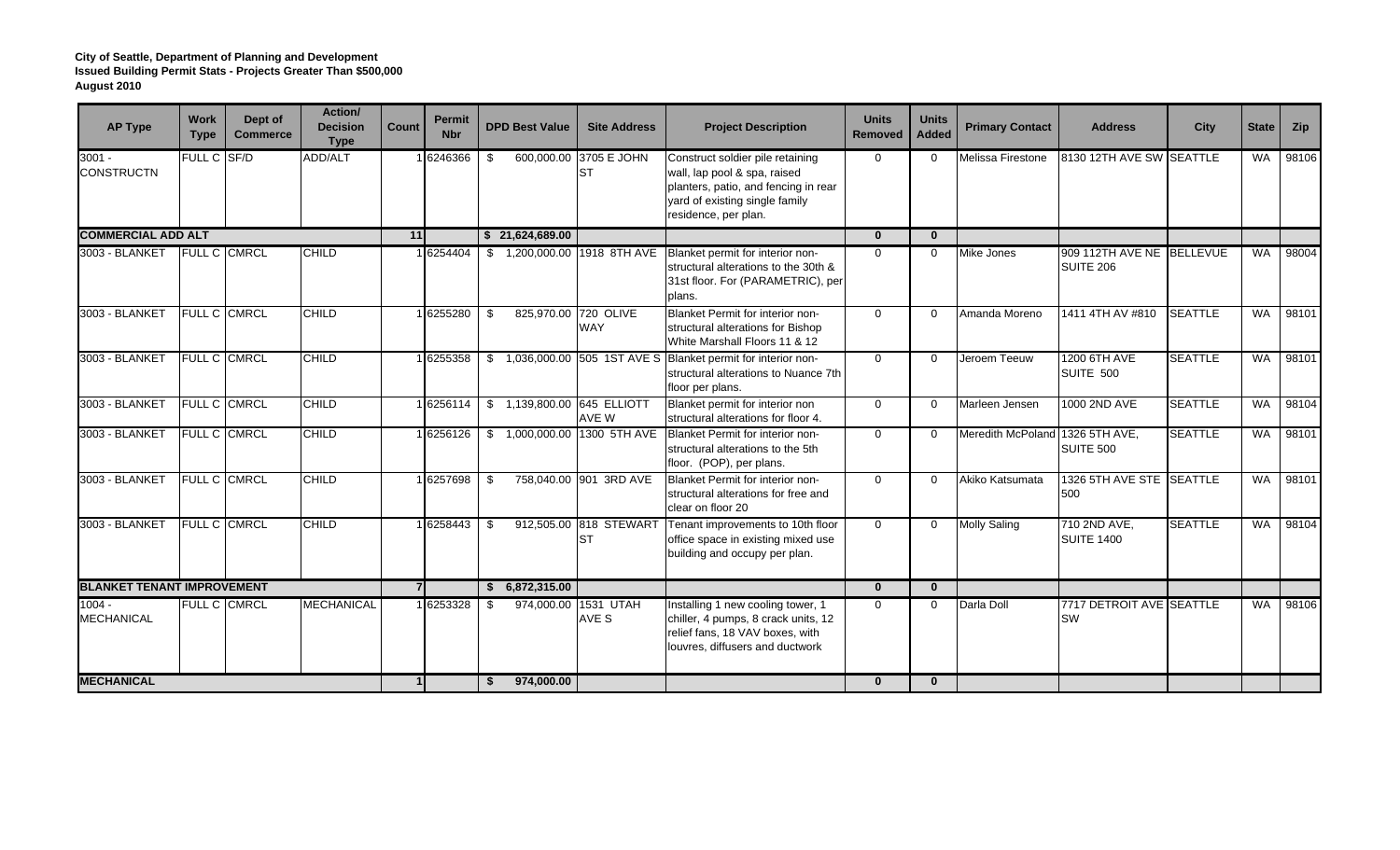| <b>AP Type</b>                | Work<br><b>Type</b> | Dept of<br><b>Commerce</b> | Action/<br><b>Decision</b><br><b>Type</b> | Count          | <b>Permit</b><br><b>Nbr</b> | <b>DPD Best Value</b>   | <b>Site Address</b>                      | <b>Project Description</b>                                                                                                                                                                                                    | <b>Units</b><br><b>Removed</b> | <b>Units</b><br><b>Added</b> | <b>Primary Contact</b>   | <b>Address</b>                   | <b>City</b>       | <b>State</b> | <b>Zip</b> |
|-------------------------------|---------------------|----------------------------|-------------------------------------------|----------------|-----------------------------|-------------------------|------------------------------------------|-------------------------------------------------------------------------------------------------------------------------------------------------------------------------------------------------------------------------------|--------------------------------|------------------------------|--------------------------|----------------------------------|-------------------|--------------|------------|
| $3001 -$<br><b>CONSTRUCTN</b> |                     | FULL C CMRCL               | <b>NEW</b>                                |                | 1 6147941                   |                         | \$10,300,000.00 2121 6TH AVE             | Phase II of III (Foundation &<br>Concrete Structure to Grade) to<br>construct mixed use building, per<br>plan. LFD 6/24/10 EXTENDING<br>PERMIT ISSUANCE DATE TO<br>AUGUST 2010                                                | $\mathbf 0$                    | 654                          | <b>Jeffrey Pelletier</b> | 1301 FIRST AVE<br>SUITE 301      | <b>SEATTLE</b>    | <b>WA</b>    | 98101      |
| $3001 -$<br><b>CONSTRUCTN</b> |                     | FULL C CMRCL               | <b>NEW</b>                                |                | 1 6173805                   | \$ 2,248,692.00 1139 NW | <b>MARKET ST</b>                         | Phase I of II for mixed use building<br>Excavation, Shoring, & Foundation<br>work, build per plan.                                                                                                                            | $\Omega$                       | $\Omega$                     | Jon/Jodi O'Hare          | 26456 MARINE<br><b>VIEW DR S</b> | <b>DES MOINES</b> | <b>WA</b>    | 98198      |
| $3001 -$<br><b>CONSTRUCTN</b> |                     | FULL C CMRCL               | <b>NEW</b>                                |                | 16182842                    | $$1,134,224.00$ 5518    | <b>ROOSEVELT</b><br><b>WAY NE</b>        | Construct (West) and occupy<br>mixed use bldg this permit.<br>(Establish use as and construct (1)<br>mixed use bldg and (1) 5-unit<br>apartment with parking for all.)<br>Review and processing for 2 a/p's<br>under 6182842. | $\Omega$                       | 5                            | Anne Van Dyne            | 2106 E UNION ST                  | <b>SEATTLE</b>    | <b>WA</b>    | 98122      |
| $3001 -$<br><b>CONSTRUCTN</b> |                     | FULL C CMRCL               | <b>NEW</b>                                |                | 1 6233000                   | \$<br>568,287.00 2620   | <b>CALIFORNIA</b><br><b>AVE SW</b>       | Construct retail building and<br>occupy per plans. (Tenant<br>improvements under future<br>permits)                                                                                                                           | $\Omega$                       | $\mathbf 0$                  | <b>Steve Sears</b>       | 1411 4TH AVE STE SEATTLE<br>1306 |                   | <b>WA</b>    | 98101      |
| <b>NEW COMMERCIAL</b>         |                     |                            |                                           | $\overline{4}$ |                             | \$14,251,203.00         |                                          |                                                                                                                                                                                                                               | $\mathbf{0}$                   | 659                          |                          |                                  |                   |              |            |
| $3001 -$<br><b>CONSTRUCTN</b> | FULL C MF           |                            | <b>NEW</b>                                |                | 16100935                    | \$                      | 808,416.00 6557 42ND<br>AVE SW           | <b>ESTABLISH USE FOR A MULTI-</b><br><b>FAMILY STRUCTURE AND</b><br><b>CONSTRUCT A 6-UNIT</b><br>APARTMENT W/ACCESSORY<br>PARKING GARAGE AND<br>OCCUPY, PER PLANS.                                                            | $\Omega$                       | 6                            | <b>Robert Hall</b>       | <b>1320 E PIKE ST</b>            | <b>SEATTLE</b>    | <b>WA</b>    | 98122      |
| $3001 -$<br><b>CONSTRUCTN</b> | FULL C MF           |                            | <b>NEW</b>                                |                | 1 6214713                   |                         | \$1,133,603.00 1011 NE 56TH<br><b>ST</b> | Construct (East) and occupy<br>apartment bldg this permit.<br>(Establish use as and construct (1)<br>mixed use bldg and (1) 5-unit<br>apartment with parking for all.)<br>Review and processing for 2 a/p's<br>under 6182842. | $\Omega$                       | 5                            | Anne Van Dyne            | 2106 E UNION ST                  | <b>SEATTLE</b>    | <b>WA</b>    | 98122      |
| <b>NEW MULTIFAMILY</b>        |                     |                            |                                           | 2              |                             | \$1,942,019.00          |                                          |                                                                                                                                                                                                                               | $\mathbf{0}$                   | 11                           |                          |                                  |                   |              |            |
| 3001 -<br><b>CONSTRUCTN</b>   | <b>FULL C SF/D</b>  |                            | <b>NEW</b>                                |                | 1 6233103                   | \$<br>610,002.00 5403   | <b>KENSINGTON</b><br>PL N                | Establish use and construct single<br>family dwelling with attached<br>garage per plan.                                                                                                                                       | $\Omega$                       | -1                           | <b>Paul Pierce</b>       | 2331 E MADISON<br>IST            | <b>SEATTLE</b>    | <b>WA</b>    | 98112      |